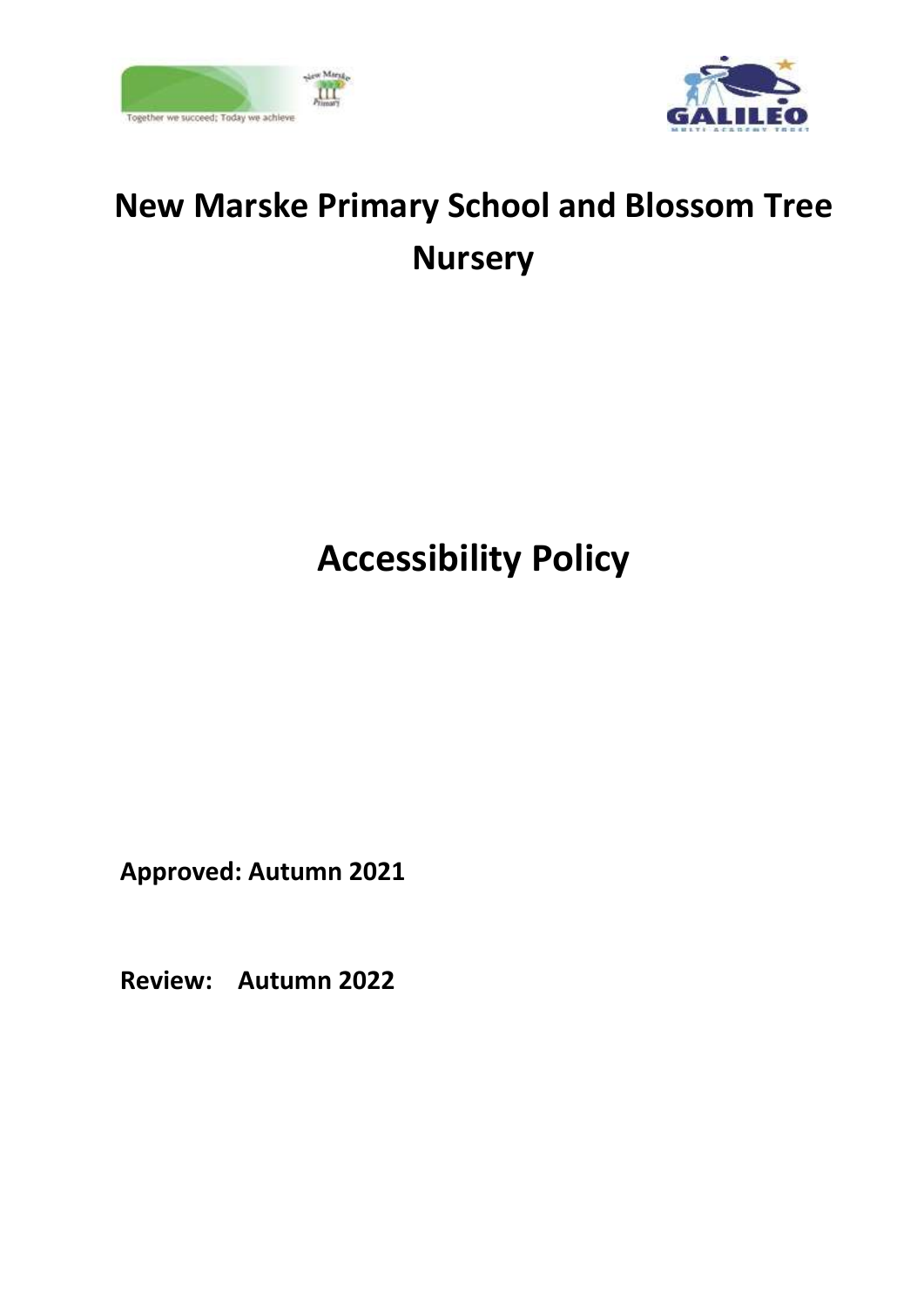



#### **School Accessibility Policy**

## **Introduction**

Under the Equality Act 2010 schools should have an Accessibility Plan. The Equality Act 2010 replaced all existing equality legislation, including the Disability Discrimination Act. The effect of the law is the same as in the past, meaning that "schools cannot unlawfully discriminate against pupils because of sex, race, disability, religion or belief and sexual orientation". According to the Equality Act 2010 a person has a disability if:

- *He or she has a physical or mental impairment, and*
- *The impairment has a substantial and long-term adverse effect on his or her ability to carry out normal day-to-day activities.*

New Marske Primary School buildings are well designed to meet the needs of disabled pupils:

- all classrooms are on the ground floor;
- use of these classrooms can be changed to meet pupils' needs;
- all public-access rooms, including front and back entrances, toilets, library, and hall are on the ground floor,
- A disabled toilet is available near the main reception, with an alarm pull cord.
- A disabled parking space is available near to the school reception
- A double gate allows access for wheelchairs from the school car part
- Double gates allow access and egress from both school playgrounds for wheelchairs
- A ramp adjacent to the stairs on the KS2 playground allows access to the main school building

### **Key Objectives**

The key objective for this policy is to increase access to the curriculum for pupils with a disability, expanding the curriculum as necessary to ensure that pupils with a disability are as, equally, prepared for life as are able-bodied pupils; (If a school fails to do this they are in breach of their duties under the Equalities Act 2010); this covers teaching and learning and the wider curriculum of the school such as participation in after-school clubs, leisure and cultural activities or schools visits – it also covers the provision of specialist or auxiliary aids and equipment, which may:

- Assist these pupils in accessing the curriculum within a reasonable timeframe;
- Improve and maintain access to the physical environment of the school, adding specialist facilities as necessary – this covers improvements to the physical environment of the school and physical aids to access education within a reasonable timeframe;
- In conjunction with the SEN Code of Practice 2014, improve the delivery of written information to pupils, staff, parents and visitors with disabilities; examples might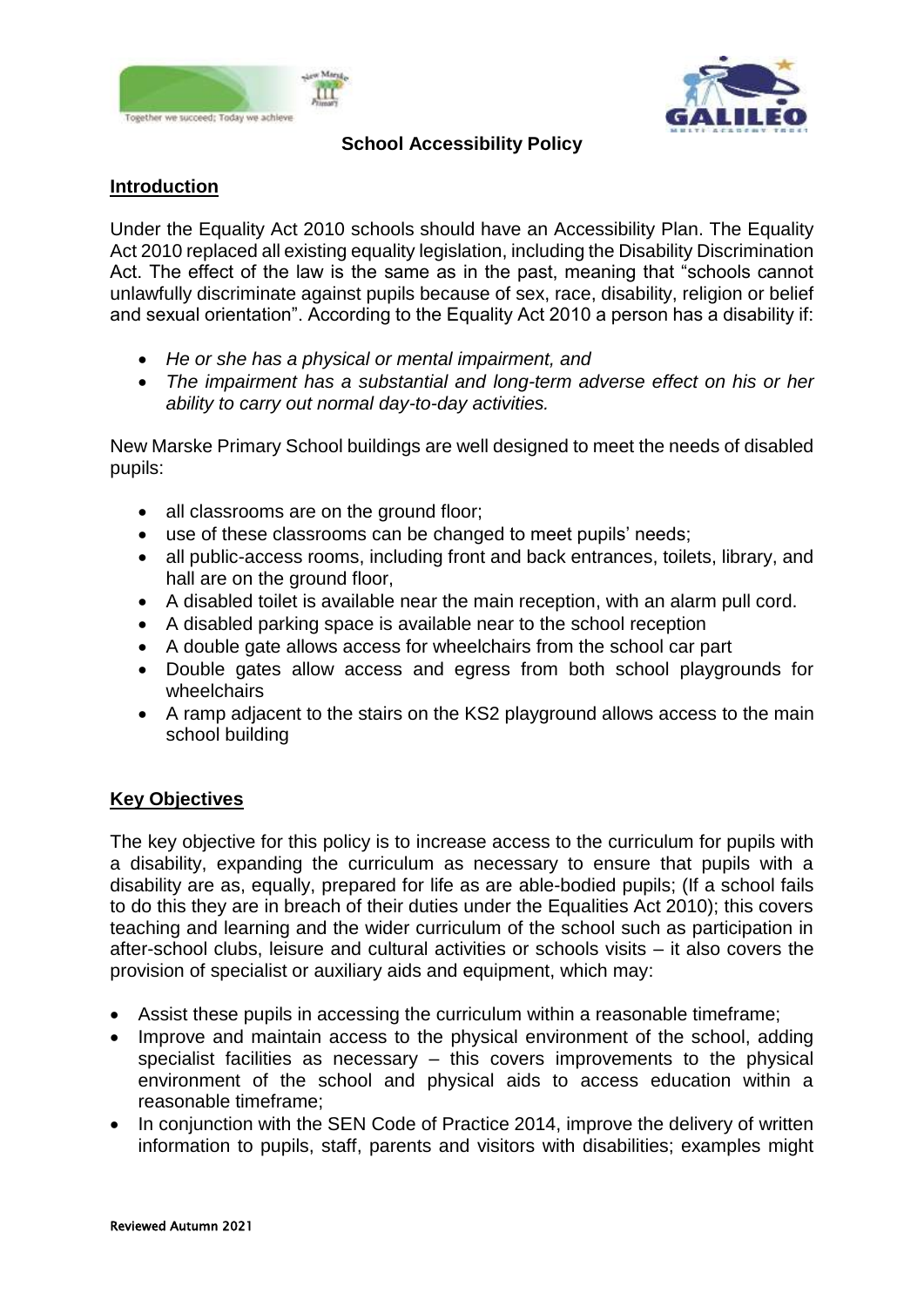



include information about the 'local offer' from the school and the Local Authority, hand-outs, timetables, textbooks and information about the school and school events; the information should be made available in various preferred formats within a reasonable timeframe.

#### **Principles**

- 1. Compliance with the Equality Act 2010 is consistent with the school's aims and equal opportunities policy, and the operation of the school's SEN policy;
- 2. The school recognises its duty under the Equality Act 2010 and the SEN Code of Practise 2014:
	- **not to discriminate against disabled pupils in their admissions and exclusions, and provision of education and associated services**
	- **not to treat disabled pupils less favourably**
	- **to take reasonable steps to avoid putting disabled pupils at a substantial disadvantage**
	- **to publish an Accessibility Plan.**
	- **to provide parents and pupils with relevant and appropriate information to allow them to make informed decisions about accessing services.**
- 1. In performing their duties, governors and staff will have regard to the Equality Act 2010 and the SEN Code of Practise 2014
- 2. The school recognises and values parents' knowledge of their child's disability and its effect on his/her ability to carry out normal activities, and respects the parents' and child's right to confidentiality.
- 3. The school provides all pupils with a broad and balanced curriculum, 'scaffolded up' and adjusted to meet the needs of individual pupils and their preferred learning styles. The school endorses the key principles in the National Curriculum 2014 framework, which underpin the development of a more inclusive curriculum:
	- **setting suitable learning challenges**
	- **responding to pupils' diverse learning needs**
	- **overcoming potential barriers to learning and assessment for individual and groups of pupils.**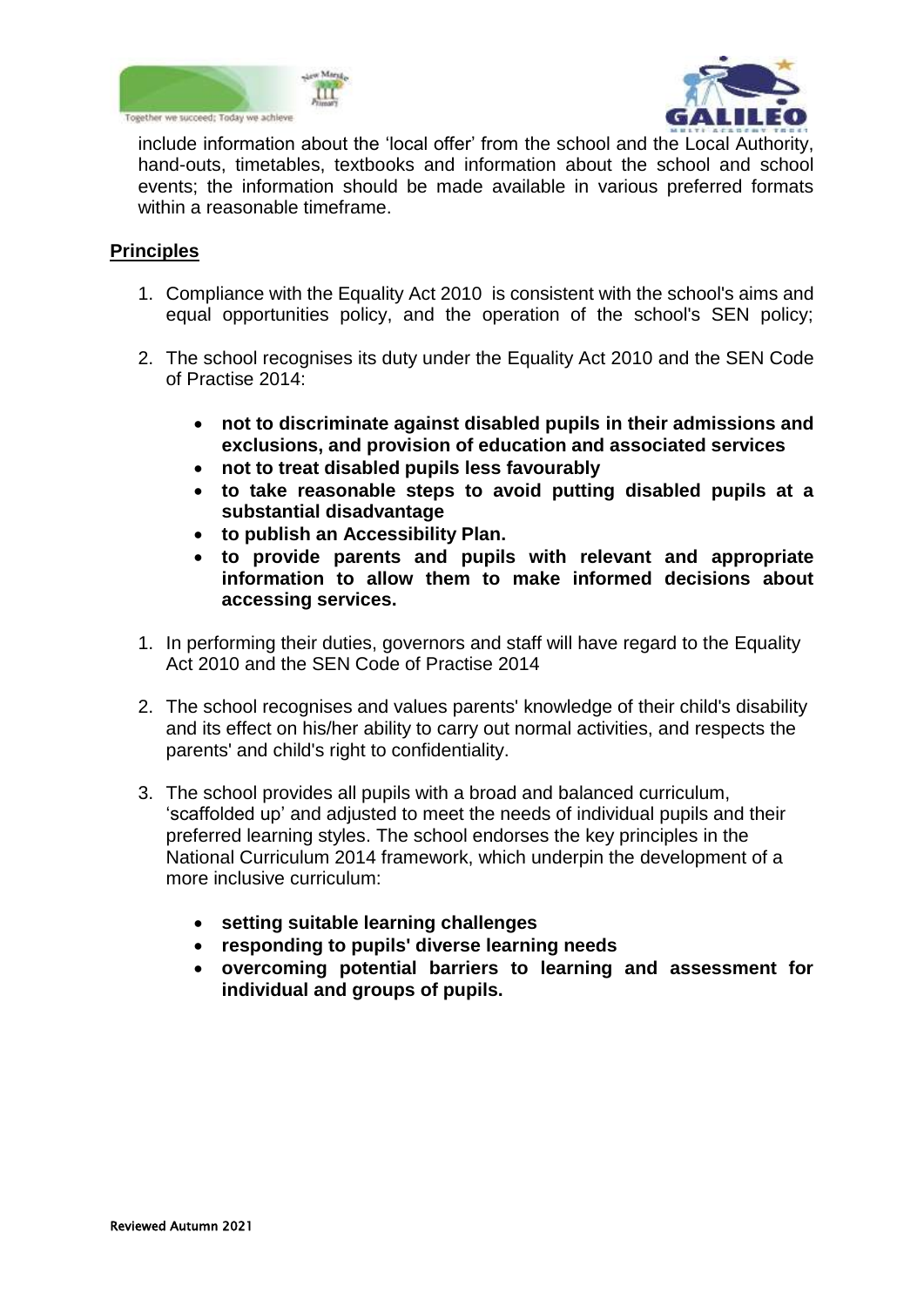



#### **Activity**

New Marske Primary School has identified the following points for action as part of its School Improvement Plan, in order to achieve the key objective:

### **a) Delivery of the curriculum**

- School staff receive training in making the curriculum accessible to all pupils, and are aware of its importance.
- The school will continue to seek and follow the advice of the Galileo Multi Academy Trust, Local Authority services, such as specialist teacher advisers and SEN advisers, and of appropriate health professionals from the local NHS Trusts and other agencies such as the Link Redcar.

#### **b) Physical environment**

• The school will take account of the needs of pupils and other users with physical difficulties and sensory impairments when planning and undertaking future improvements and refurbishments of the site and premises, such as improved access, lighting, and colour schemes, and more accessible facilities and fittings.

#### **c) Provision of information in other formats**

• The school is aware of local services, including those provided through the Local Authority, for providing information in alternative formats when required or requested.

#### d) **Working in Partnerships**

• The school will continue to work in partnership with The Galileo Multi Academy Trust, Local authority, Psychological Services, Child Protection Agencies, SEND Team (LA), Hearing and Impairment Services, Multi-cultural agencies, NHS nursing services and Health Professionals, Speech Therapy, Portage and any other agencies that the Local School Board deem necessary to assist any disabled child attending our school

#### **Linked Policies**

This Plan will contribute to the review and revision of related school policies, e.g.

- *School Improvement Plan 2021*
- *SEN policy 2021*
- *Equality and Diversity Policy 2021*
- *Curriculum policies*
- *Health and Safety policy 2021*
- *Behaviour policy 2021*
- *School brochure*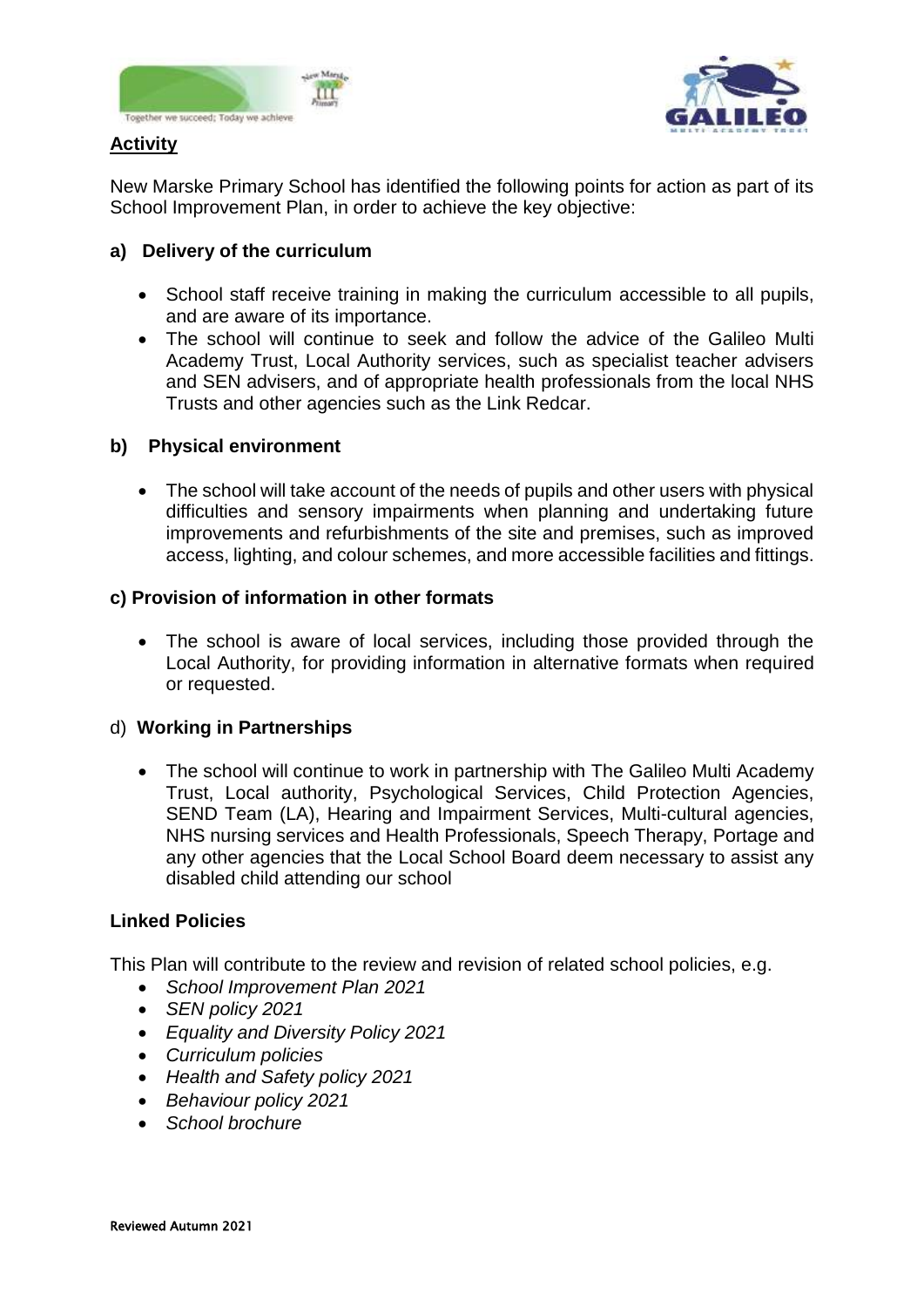



Date of Plan: Autumn 2021

Date of Review: Autumn 2022

The plan is also available in the following formats, on request to the Head teacher: email; enlarged print version; other formats by arrangement.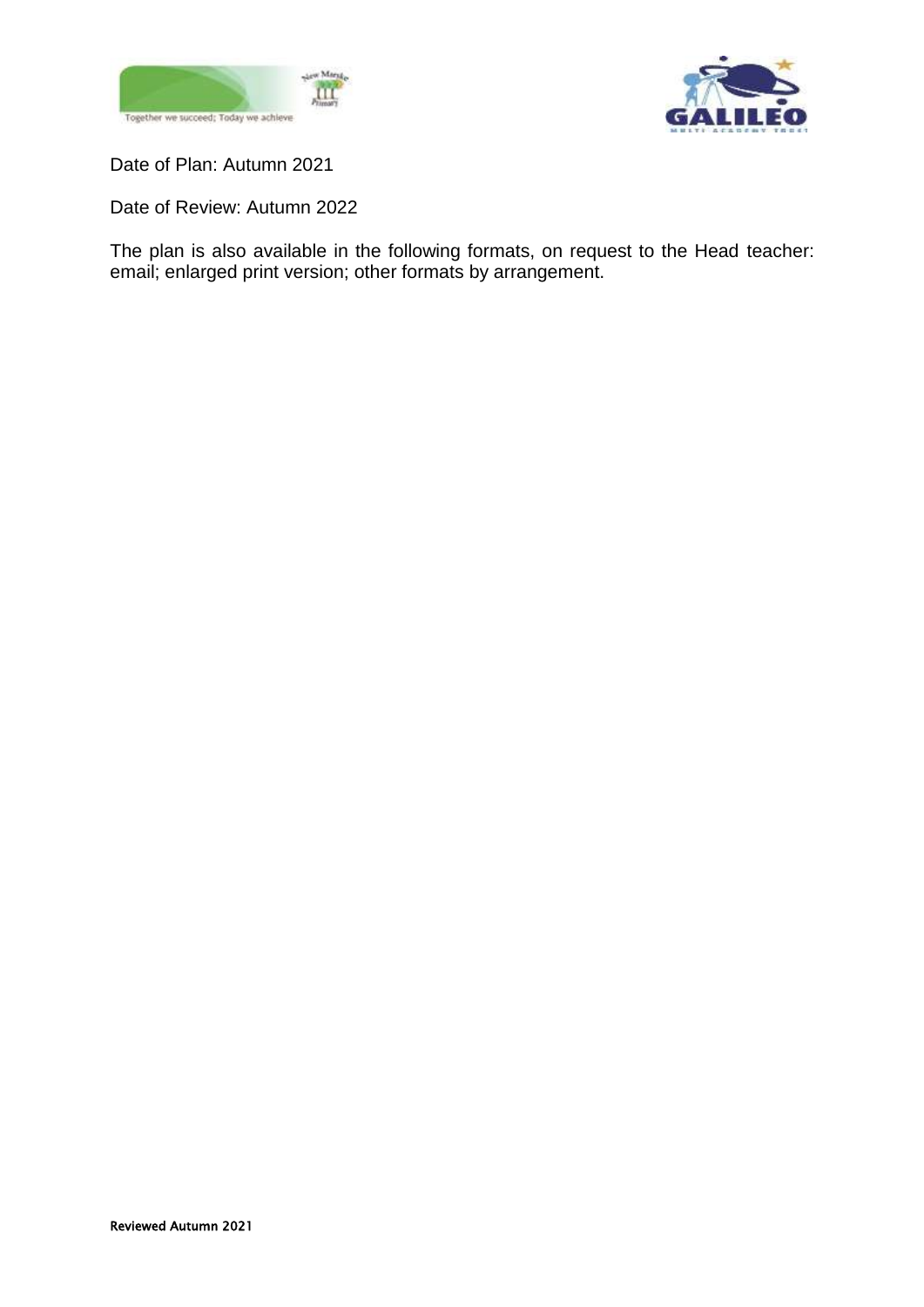#### **Aim 1 To increase the extent to which disabled pupils, including pupils with anxiety, ADHD, ASD, or EAL, can participate in the school curriculum.**

Our key objective is to reduce and eliminate barriers to access to the curriculum and to ensure full participation in the school community for pupils, and prospective pupils, with a disability.

| <b>Targets</b>                                                                                               | <b>Strategies</b>                                                                                                                                                                                                                                                       | <b>Timescale</b>                | <b>Responsibilities</b>                                                                       | <b>Success Criteria</b>                                                                                                                                                                            |
|--------------------------------------------------------------------------------------------------------------|-------------------------------------------------------------------------------------------------------------------------------------------------------------------------------------------------------------------------------------------------------------------------|---------------------------------|-----------------------------------------------------------------------------------------------|----------------------------------------------------------------------------------------------------------------------------------------------------------------------------------------------------|
| To liaise with<br><b>Blossom Tree</b><br>Nursery to review<br>potential intake on a<br>termly basis          | Early identification of<br>$\bullet$<br>pupils who may need<br>additions or different<br>provision at on a termly<br>basis<br>Regular meetings<br>$\bullet$<br>between EYFS leader<br>and Blossom Tree staff<br>so that Nursery are<br>aware of the potential<br>intake | Termly from Autumn<br>term 2021 | HT and EYFS<br>Leader                                                                         | Clear list of<br>$\bullet$<br>requirements for<br>new pupils ready for<br>start of the new term<br>Early identification<br>of needs which wold<br>support an<br>application to the<br>EY SEN panel |
| To review all<br>statutory policies to<br>ensure that they<br>reflect inclusive<br>practice and<br>procedure | Review policies to<br>$\bullet$<br>ensure they comply with<br>the Equality Act 2010<br>and the SEN Code of<br>Practise                                                                                                                                                  | On going from<br>September 2021 | <b>HT</b> and Senior<br>$\bullet$<br>Leadership Team<br>and School<br><b>Business Manager</b> | All policies clearly<br>$\bullet$<br>reflect inclusive<br>practice and<br>procedure<br>All relevant policies<br>contain reference to<br>Equality Act 2010                                          |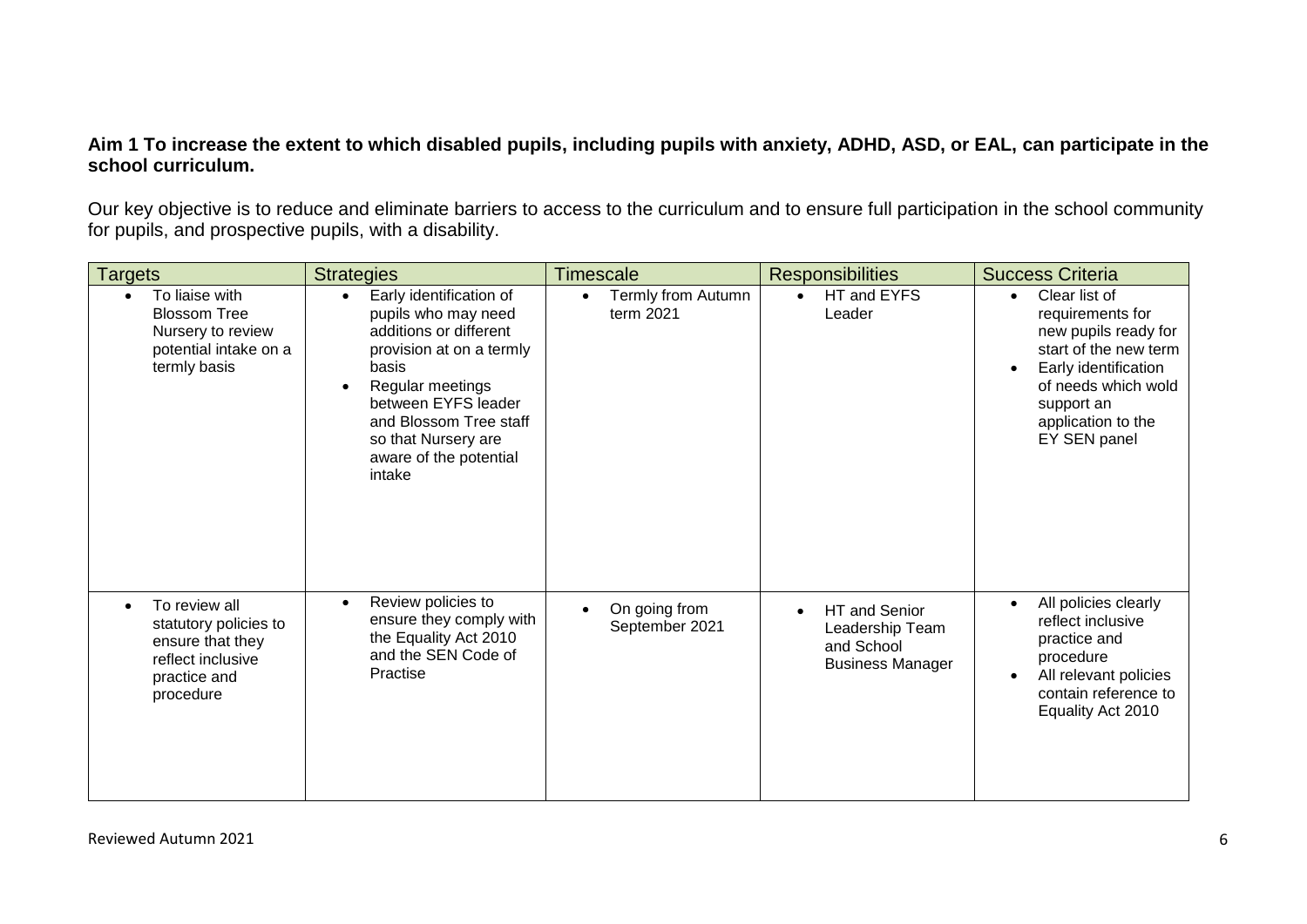| To establish close<br>liaison with outside<br>agencies for pupils<br>with on going health                                                                                                                                                                                                                                                                                                                                  | SEND action plan to<br>$\bullet$<br>form part of the school<br>improvement plan<br>Autumn 2021                                                                                                                                                                                                                                                                                                       | Autumn 2021                                       | SENCO and<br>$\bullet$<br><b>Wellbeing Team</b> | Positive<br>$\bullet$<br>professional<br>relationship<br>established                                       |
|----------------------------------------------------------------------------------------------------------------------------------------------------------------------------------------------------------------------------------------------------------------------------------------------------------------------------------------------------------------------------------------------------------------------------|------------------------------------------------------------------------------------------------------------------------------------------------------------------------------------------------------------------------------------------------------------------------------------------------------------------------------------------------------------------------------------------------------|---------------------------------------------------|-------------------------------------------------|------------------------------------------------------------------------------------------------------------|
| needs - including<br>mental health needs<br><b>Eg Children</b><br>$\circ$<br>with severe<br>asthma,<br>epilepsy or<br>mobility<br>issues as<br>well as<br>pupils who<br>need<br>support from<br>short<br>term/long<br>term mental<br>health<br>issues.<br>Offer of school<br>facilities to Galileo<br>MAT and Local<br>Authority to carry out<br>authority wide<br>programmes - Early<br>Bird, SENCO<br>meetings, the Link | SENDco to assess<br>$\bullet$<br>support services which<br>could support pupils<br>within school as part of<br>the Pyramid of Need<br>(Young Minds)<br>SENDco to be part of<br>$\bullet$<br>the Wellbeing Team to<br>support child and adult<br>mental health around<br>school<br>SENDco to work closely<br>with Educational<br>Psychologist from MBC<br>to identify support for<br>staff and pupils | Spring 2022<br>Termly meeting<br>from Autumn 2021 | <b>SENDco</b>                                   | Training identified<br>for staff and support<br>provided for<br>identified pupils by<br>end of autumn term |
| SENDco to access<br>$\bullet$<br>LA training based<br>around 'Every<br>Leader a Leader of<br>SEND' in the<br>autumn term<br>All teacher to identify                                                                                                                                                                                                                                                                        | Relevant training<br>$\bullet$<br>disseminated to all staff<br>where relevant<br><b>ELALISEND</b><br>$\circ$<br>SEND in a<br>$\circ$<br>nutshell<br><b>SEND review</b><br>$\circ$                                                                                                                                                                                                                    | Autumn term 2021<br>$\bullet$                     | <b>SENDco</b><br>$\bullet$                      | School working<br>$\bullet$<br>towards nationally<br>agreed standards<br>via NASEN support                 |
| primary area of need<br>for class provision<br>maps                                                                                                                                                                                                                                                                                                                                                                        | Accessing support from<br>the Galileo MAT/LA to<br>develop relevant CPD                                                                                                                                                                                                                                                                                                                              | On going from<br>September 2021                   | <b>SENDco</b>                                   | All staff offer the<br>best provision                                                                      |

Reviewed Autumn 202 1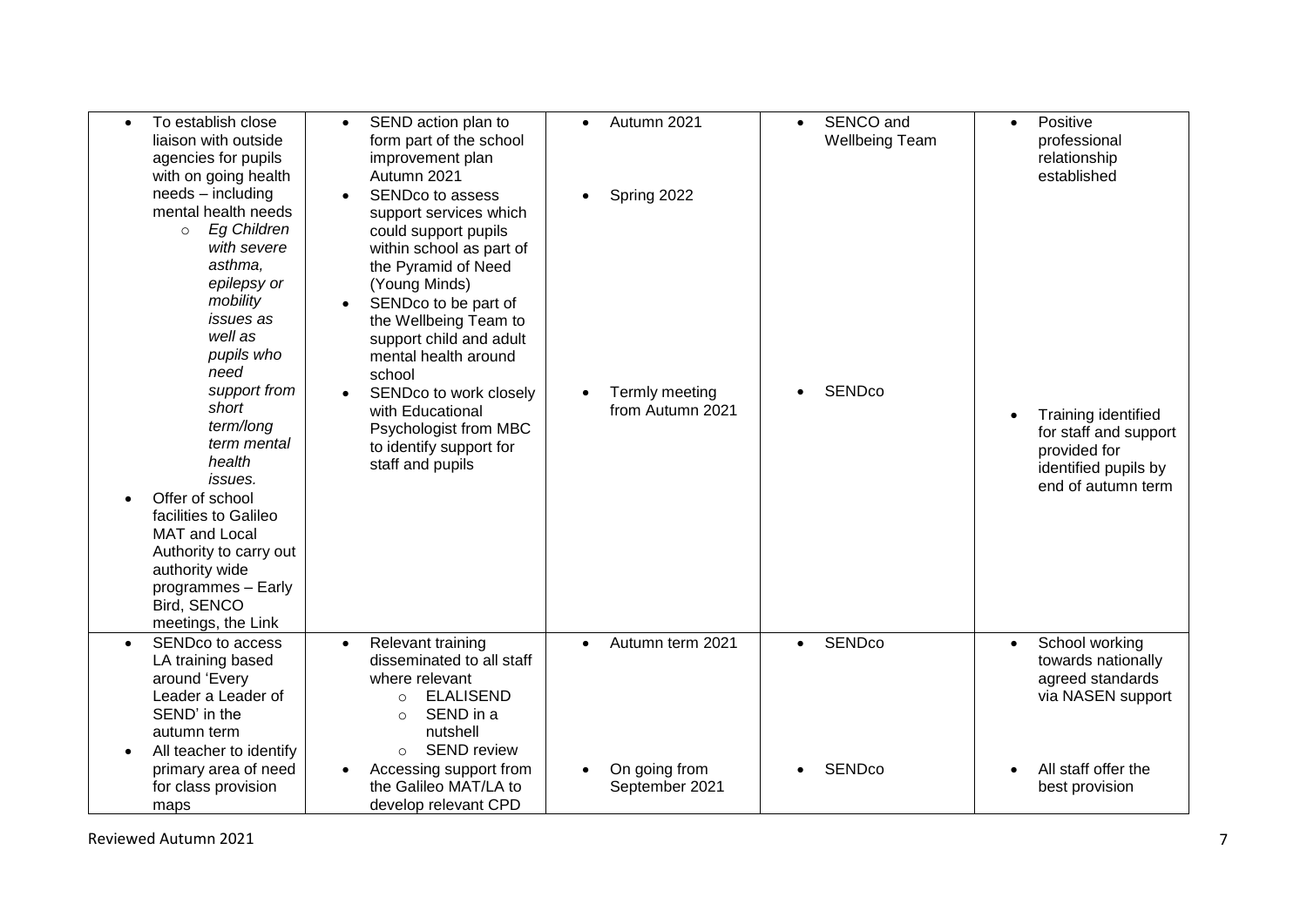|                                                                                                                                                                                                                                                                                               | within Teaching Support<br>Team                                                                                                                                                                                                                                                                                                                                                                                                                                                                                                                                                                                                                                                               |                                                                                                                        |                                                               | linking to relevant<br>training and support                                                                                                                                                                                                     |
|-----------------------------------------------------------------------------------------------------------------------------------------------------------------------------------------------------------------------------------------------------------------------------------------------|-----------------------------------------------------------------------------------------------------------------------------------------------------------------------------------------------------------------------------------------------------------------------------------------------------------------------------------------------------------------------------------------------------------------------------------------------------------------------------------------------------------------------------------------------------------------------------------------------------------------------------------------------------------------------------------------------|------------------------------------------------------------------------------------------------------------------------|---------------------------------------------------------------|-------------------------------------------------------------------------------------------------------------------------------------------------------------------------------------------------------------------------------------------------|
|                                                                                                                                                                                                                                                                                               |                                                                                                                                                                                                                                                                                                                                                                                                                                                                                                                                                                                                                                                                                               |                                                                                                                        |                                                               | Advice taken and<br>strategies evident in                                                                                                                                                                                                       |
| To promote the<br>involvement of<br>disabled students in<br>all classroom<br>activities to continue<br>to develop an<br>incisive, broad and<br>balanced curriculum<br>(including pupils with<br>anxiety, ASD and<br>EAL)<br>To take account of<br>variety of learning<br>styles when teaching | Within the Curriculum,<br>$\bullet$<br>the school aims to<br>provide full access to all<br>aspects of the<br>curriculum by providing<br>(where appropriate)<br>Wheelchair access,<br>Screen magnifier<br>software for the visually<br>impaired<br>Features such as sticky<br>keys and filter keys to<br>aid disabled users in<br>using a keyboard<br>Giving alternatives to<br>$\bullet$<br>enable disabled pupils<br>to participate<br>successfully in lessons,<br>including use of<br>multicultural service to<br>support EAL if<br>necessary<br>Creating positive<br>images of disability<br>within the school so that<br>pupils grow into adults<br>who have some<br>understanding of the | On going from<br>Autumn 2021<br>Pupils to be<br>$\bullet$<br>reviewed as part of<br>provision mapping<br>within school | <b>Head Teacher</b><br>$\bullet$<br><b>Curriculum Manager</b> | classroom practise<br>Lesson<br>$\bullet$<br>observations note<br>the inclusive nature<br>of school and<br>classrooms.<br>When appropriate<br>quality of teaching<br>and learning<br>reviews to comment<br>on provision for<br>disabled pupils. |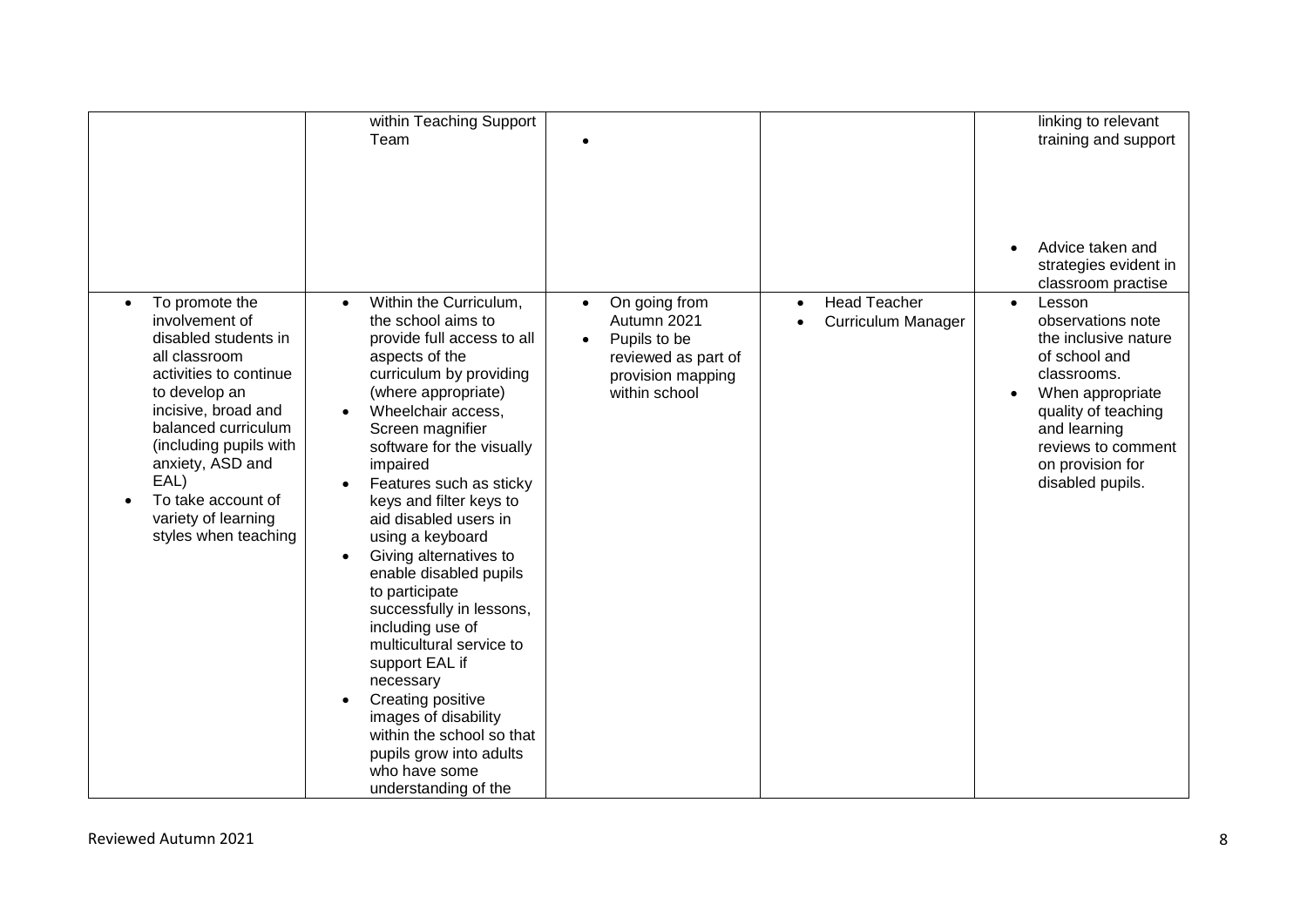| needs of disabled<br>people.<br>Access to resources<br>$\bullet$<br>that can benefit<br>learning, regardless of<br>need: angled desk<br>support, coloured page<br>insert, line markers,<br>weighted blankets<br>Provide resources for<br>$\bullet$<br>teachers to provide<br>additional support for<br>pupils with disability:<br>Teach Active, Education<br>City |  |  |
|-------------------------------------------------------------------------------------------------------------------------------------------------------------------------------------------------------------------------------------------------------------------------------------------------------------------------------------------------------------------|--|--|
|-------------------------------------------------------------------------------------------------------------------------------------------------------------------------------------------------------------------------------------------------------------------------------------------------------------------------------------------------------------------|--|--|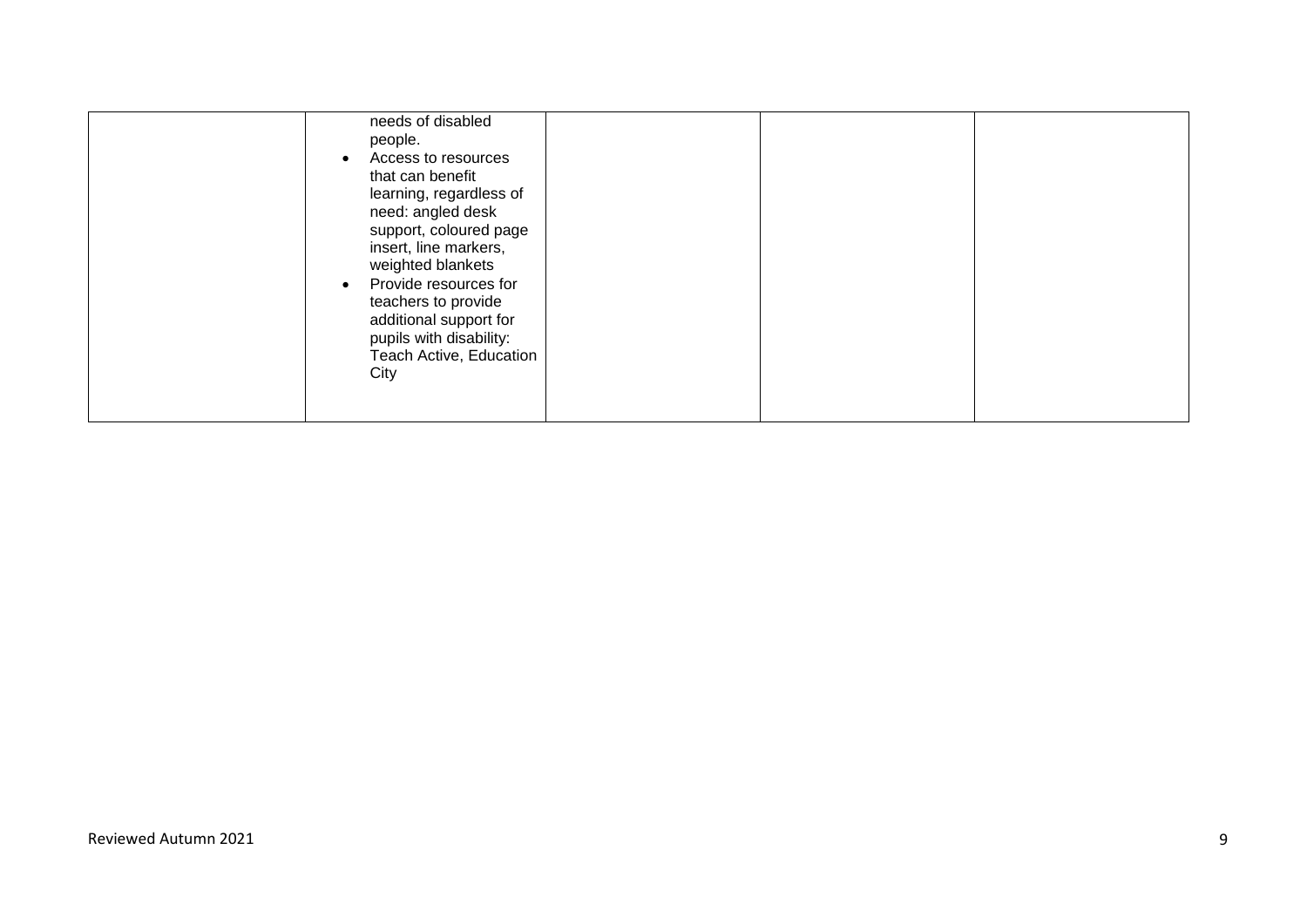#### **Aim 2 : To improve the physical environment of the school to increase the extent to which disabled pupils can take advantage of education and associated services.**

| <b>Targets</b>                                                                                                                                       | <b>Strategies</b>                                                                                                                                                                                                                                                                                                                                                                                                                                                                                     | <b>Timescale</b>                                                                                             | <b>Responsibilities</b>                        | <b>Success Criteria</b>                                                                                                                                                                          |
|------------------------------------------------------------------------------------------------------------------------------------------------------|-------------------------------------------------------------------------------------------------------------------------------------------------------------------------------------------------------------------------------------------------------------------------------------------------------------------------------------------------------------------------------------------------------------------------------------------------------------------------------------------------------|--------------------------------------------------------------------------------------------------------------|------------------------------------------------|--------------------------------------------------------------------------------------------------------------------------------------------------------------------------------------------------|
| Improve physical<br>$\bullet$<br>environment of<br>school environment                                                                                | Review school<br>lighting<br>The school will take<br>account the needs of<br>pupils, staff and<br>visitors with physical<br>difficulties and<br>sensory impairments<br>when planning and<br>undertaking future<br>improvements and<br>refurbishments of the<br>site and premises,<br>such as improved<br>access, lighting, and<br>colour schemes, and<br>more accessible<br>facilities and fittings.<br>Monthly<br>'walkarounds' with<br>the HT and school<br>caretaker to consider<br>accessibility. | Spring Term 2021<br>$\bullet$<br>Included on<br>caretakers<br>monthly/termly walk<br>around<br>documentation | <b>Head Teacher</b><br><b>SBM</b><br>Caretaker | Improved lighting in<br>the car par<br>Needs of parents<br>and pupils with<br>physical and sensory<br>impairments to be<br>taken into<br>consideration at<br>planning stage of<br>building plans |
| Ensuring all with a<br>disability are able to<br>be involved.<br>To fully comply with<br>the 'Support Pupils<br>with Medical<br>Conditions' guidance | Create access plans<br>$\bullet$<br>for individual<br>disabled children as<br>part of IEP process<br>Undertake<br>$\bullet$<br>confidential survey of<br>staff and governors<br>to ascertain access<br>needs and make                                                                                                                                                                                                                                                                                 | Autumn term 2021<br>$\bullet$<br>Spring term 2021<br>$\bullet$                                               | <b>Head Teacher</b><br>PSHE lead<br><b>SBM</b> | All pupils with<br>$\bullet$<br>medical conditions to<br>receive an annual<br>parental meeting<br>with school staff                                                                              |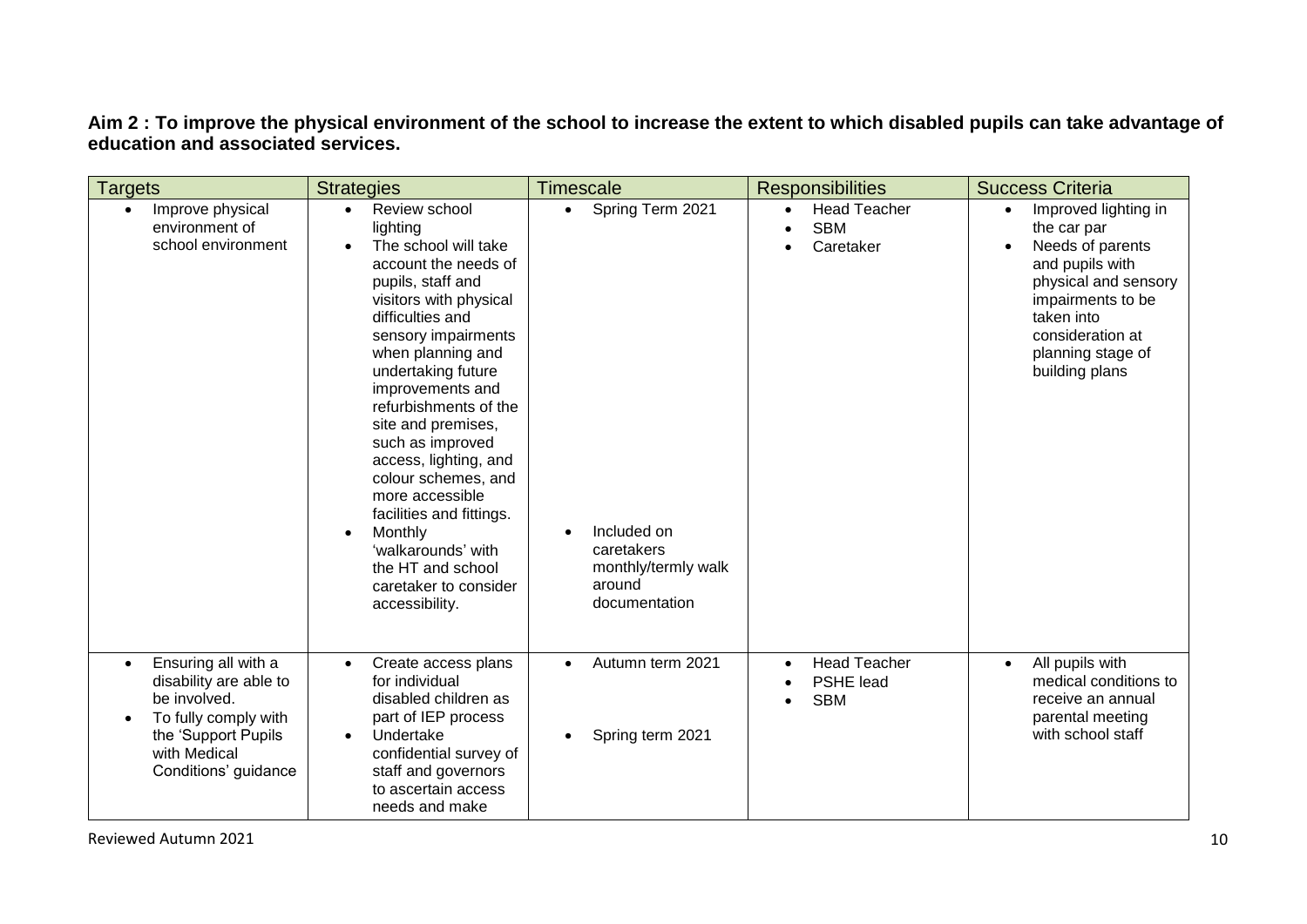|                                                                          | sure they are met in<br>the school and<br>meetings etc.<br>Include questions in<br>$\bullet$<br>the parent<br>questionnaire about<br>access needs and<br>ensure they are met<br>in all events.                                                                                                                                                                                                                                                                                           | Incorporated into the<br>$\bullet$<br>Parent Survey May<br>2022                                                                     |                                                             | School will have a<br>$\bullet$<br>better understanding<br>about the needs of<br>parents and pupil,<br>making provision for<br>this across school                                                 |
|--------------------------------------------------------------------------|------------------------------------------------------------------------------------------------------------------------------------------------------------------------------------------------------------------------------------------------------------------------------------------------------------------------------------------------------------------------------------------------------------------------------------------------------------------------------------------|-------------------------------------------------------------------------------------------------------------------------------------|-------------------------------------------------------------|---------------------------------------------------------------------------------------------------------------------------------------------------------------------------------------------------|
|                                                                          | To carry out a 3<br>$\bullet$<br>houses activity with<br>Y5/6 pupils to gather<br>an idea about the<br>mental health needs<br>of pupils<br>Include questions in<br>the pupil survey<br>about mental health                                                                                                                                                                                                                                                                               | November 2022<br>$\bullet$<br>Incorporated into the<br>$\bullet$<br>Pupils Survey June<br>2022                                      |                                                             |                                                                                                                                                                                                   |
| Ensuring disabled<br>parents have every<br>opportunity to be<br>involved | in pupils<br>Utilise disabled<br>$\bullet$<br>parking spaces for<br>disabled to drop off &<br>collect children<br>When appropriate<br>$\bullet$<br>arrange interpreters<br>from the RNID to<br>communicate with<br>deaf parents<br>Offer a telephone<br>$\bullet$<br>call to explain letters<br>home for some<br>parents who need<br>this<br>Adopt a more<br>$\bullet$<br>proactive approach<br>to identifying the<br>access requirements<br>of disabled parents<br>(school plays, Fairs | Staff to be reminded<br>$\bullet$<br>about disabled<br>parking spaces<br>during weekly<br>briefing<br>When appropriate<br>$\bullet$ | <b>Head Teacher</b><br>$\bullet$<br><b>SBM</b><br>$\bullet$ | Disable parking<br>$\bullet$<br>space only used by<br>disabled badge<br>holders<br>Parental<br>$\bullet$<br>survey/telephone<br>conversation has<br>positive comments<br>from disabled<br>parents |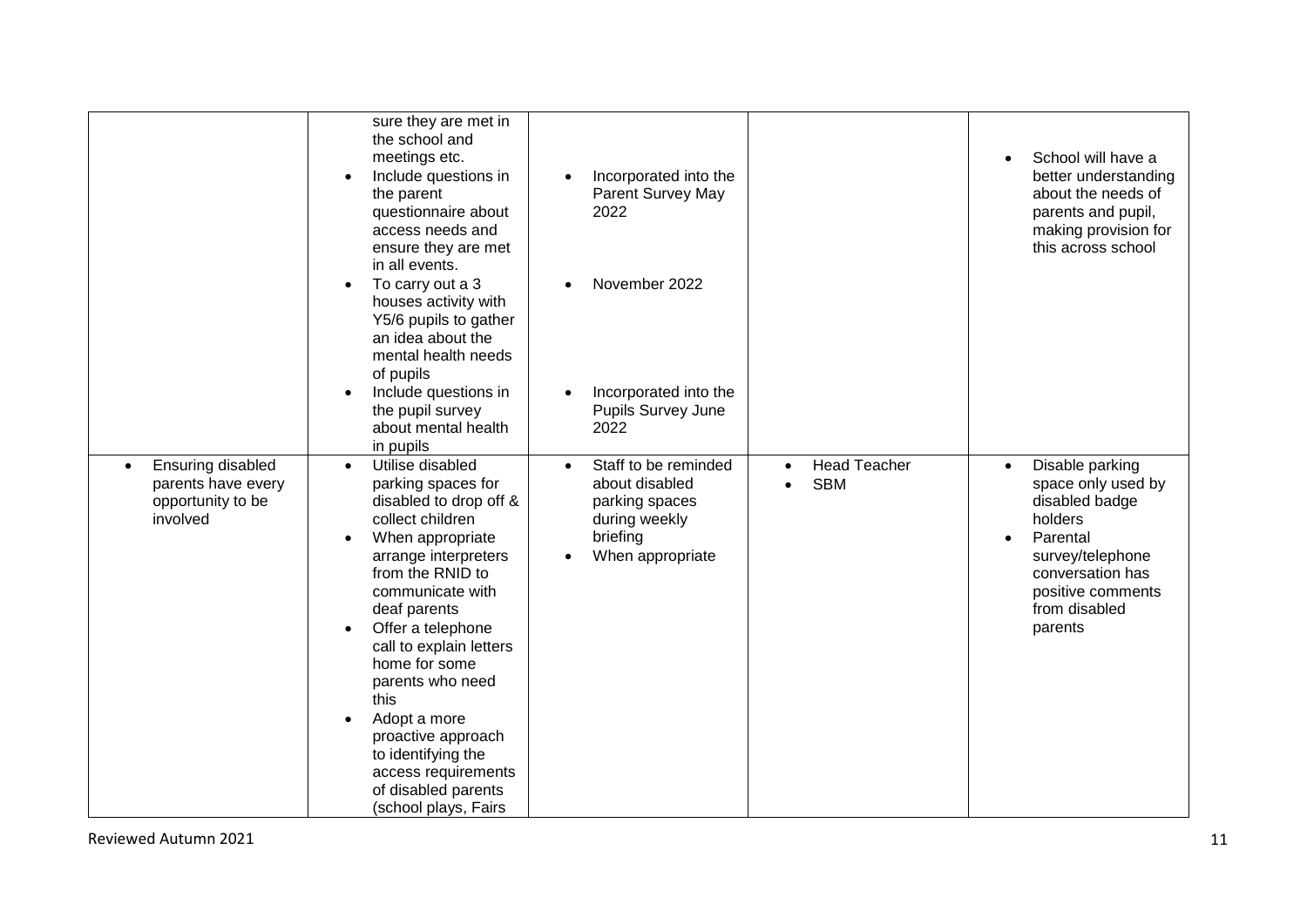| and other<br>activities in |  |  |
|----------------------------|--|--|
| ____<br>school)            |  |  |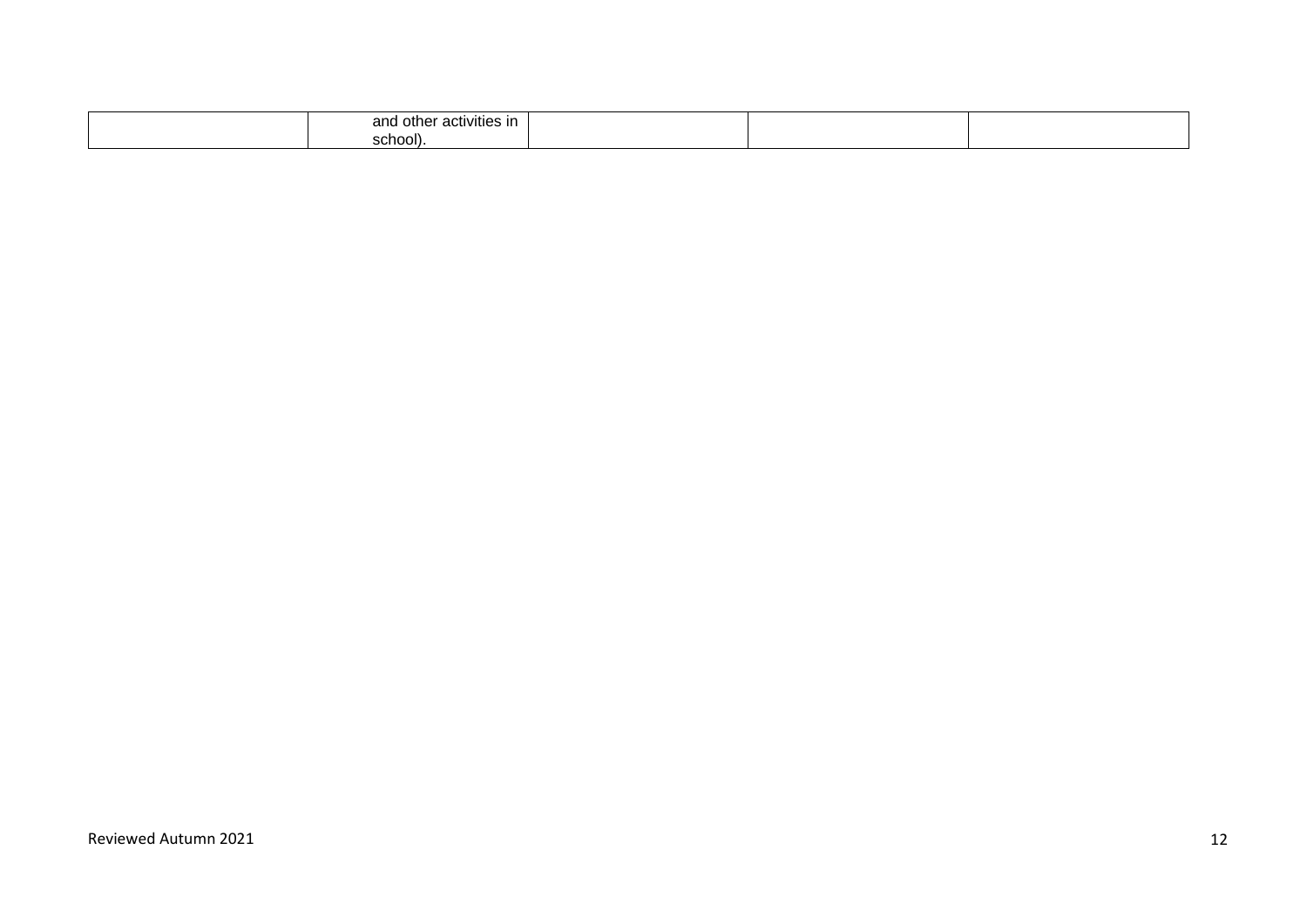# **Aim 3: To improve the delivery of information to disabled pupils and parents.**

| <b>Targets</b>                                                                                                                                                                                             | <b>Strategies</b>                                                                                                                                                                                                                                                                                                                                                                                                                                    | <b>Timescales</b>                                                   | <b>Responsibilities</b>                          | <b>Success Criteria</b>                                                                                               |
|------------------------------------------------------------------------------------------------------------------------------------------------------------------------------------------------------------|------------------------------------------------------------------------------------------------------------------------------------------------------------------------------------------------------------------------------------------------------------------------------------------------------------------------------------------------------------------------------------------------------------------------------------------------------|---------------------------------------------------------------------|--------------------------------------------------|-----------------------------------------------------------------------------------------------------------------------|
| To ensure all<br>$\bullet$<br>children with a<br>disability have<br>access to the<br>curriculum<br>Based on<br>$\circ$<br>SEND report<br>in Autumn<br>2021 CI<br>highest area<br>of need in<br>SEND cohort | Regular parental<br>$\bullet$<br>communication via<br>ParentMail<br>Individualised multi-<br>sensory teaching<br>strategies used for<br>ASD children based<br>on 'Schools Making<br>Sense of Autism'<br>training<br>All classes to provide<br>provision maps to<br>ensure all support for<br>is responsive and<br>individualised -<br>support linked to<br>category of need<br><b>Review CAMHS/Link</b><br>support sessions for<br>staff and parents | When needed<br>$\bullet$<br>Spring Term KTS<br>$\bullet$<br>academy | <b>Head Teacher</b><br>$\bullet$<br><b>SENCO</b> | All pupils with ASD<br>$\bullet$<br>working with<br>teaching support<br>who have received<br>appropriate training.    |
| All staff to access<br>trainiing in the spring<br>term to support the<br>emotional wellbeing<br>of pupils                                                                                                  | Staff to take part in<br>emotional coaching<br>traniing fro<br>Educational<br>Psychologist                                                                                                                                                                                                                                                                                                                                                           | Feb 2022<br>$\bullet$                                               | <b>SENDco</b><br>Ed Psyche                       | All staff can support<br>the emotional<br>wellbeing of pupils,<br>allowing them<br>greater access to the<br>curriclum |
| All staff to access<br>training in the spring<br>term for class<br>adaptations to<br>disability                                                                                                            | Staff to take part in<br>emotional coaching<br>traniing fro<br>Educational<br>Psychologist                                                                                                                                                                                                                                                                                                                                                           | Feb 2022                                                            | SENDco<br>Ed Psyche                              | All staff can support<br>the emotional<br>wellbeing of pupils,<br>allowing them<br>greater access to the<br>curriclum |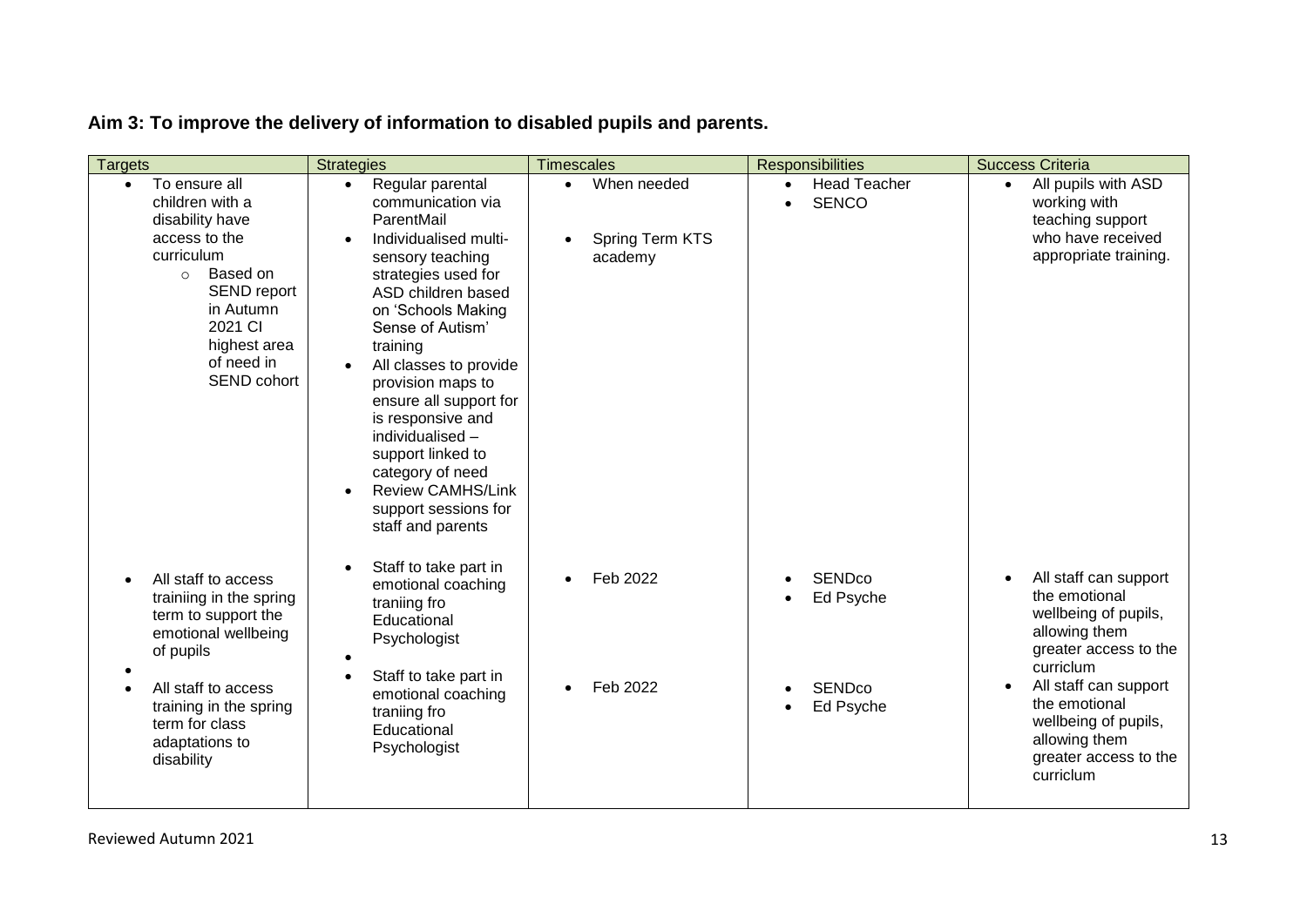| To enable improved<br>access to written<br>information for<br>pupils, parents and<br>visitors.                                                                   | Raising awareness<br>$\bullet$<br>of font size and page<br>layouts will support<br>pupils with visual<br>impairments.<br>Auditing the school<br>library to ensure the<br>availability of large<br>font and easy read<br>texts will improve<br>access.                                                  | Summer 2022<br>$\bullet$<br>Summer 2022<br>$\bullet$ | <b>Head Teacher</b><br>$\bullet$<br><b>SBM</b><br>$\bullet$<br>Caretaker<br>$\bullet$       | School information<br>$\bullet$<br>accessible to parents<br>Offer of various fonts<br>$\bullet$<br>sizes provided to<br>parents<br>Signage accessible<br>to all                                                                                                            |
|------------------------------------------------------------------------------------------------------------------------------------------------------------------|--------------------------------------------------------------------------------------------------------------------------------------------------------------------------------------------------------------------------------------------------------------------------------------------------------|------------------------------------------------------|---------------------------------------------------------------------------------------------|----------------------------------------------------------------------------------------------------------------------------------------------------------------------------------------------------------------------------------------------------------------------------|
|                                                                                                                                                                  | Auditing signage<br>$\bullet$<br>around the school to<br>ensure that is<br>accessible to all                                                                                                                                                                                                           | Summer 2022                                          |                                                                                             |                                                                                                                                                                                                                                                                            |
| To review children's<br>records ensuring<br>school's awareness<br>of any disabilities                                                                            | Records passed up<br>$\bullet$<br>to each class<br>teacher.<br>End of year class<br>$\bullet$<br>teacher<br>Annual reviews<br><b>IEP</b> meetings<br><b>Medical forms</b><br>updated annually for<br>all children<br><b>Educational Health</b><br><b>Care Plans</b><br>Significant health<br>problems- | Summer 2022<br>$\bullet$                             | <b>Head Teacher</b><br>$\bullet$<br><b>SBM</b><br>$\bullet$<br><b>SENCO</b><br>$\bullet$    | All staff aware of<br>new class needs<br>particularly regarding<br><b>SEND</b><br>At least annual<br>$\bullet$<br>meetings within<br>pupils and parents<br>within 'medical<br>needs'<br>All EHCPs<br>processed in line<br>with legislation -<br>including annual<br>review |
| Review of Y6 EHCPs<br>to take place in<br>autumn term prior to<br>moving to secondary<br>school<br>Review of transition<br>arrangement for all<br>pupils on SEND |                                                                                                                                                                                                                                                                                                        | Autumn term 2021<br>Autumn Term 2021                 | <b>SENDco</b><br><b>Class Teacher</b><br><b>SENDco</b><br>$\bullet$<br><b>Class Teacher</b> | Transition needs of<br><b>EHCP</b> pupils<br>identified in the<br>autumn term and<br>shared with new<br>school in March                                                                                                                                                    |

Reviewed Autumn 202